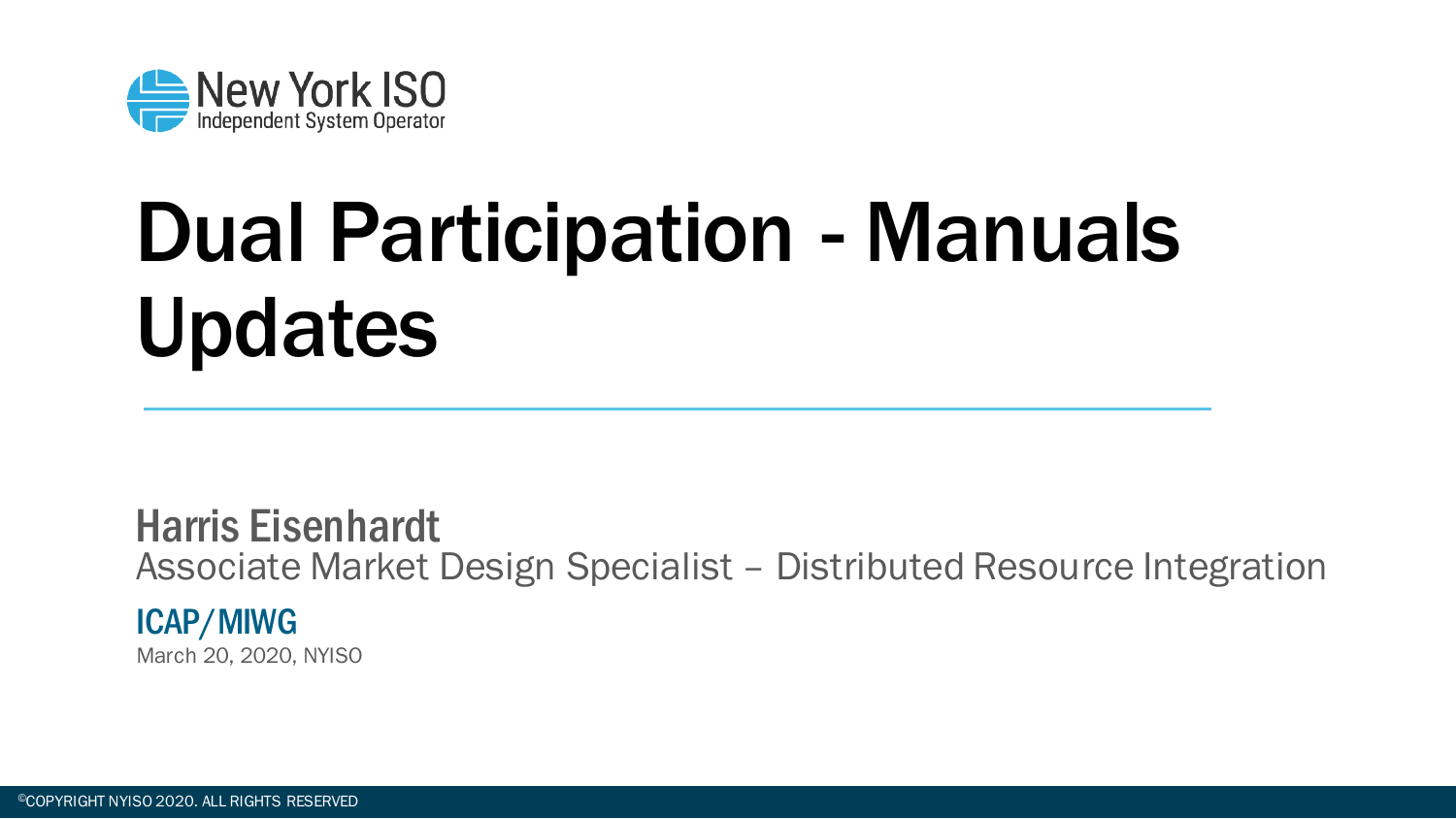## Agenda

- **Background**
- **D**verview
- **Emergency Operations Manual**
- **-** Day Ahead Scheduling Manual
- **Transmission & Dispatch Operations Manual**
- **-** Ancillary Services Manual
- **ICAP Manual**
- Next Steps

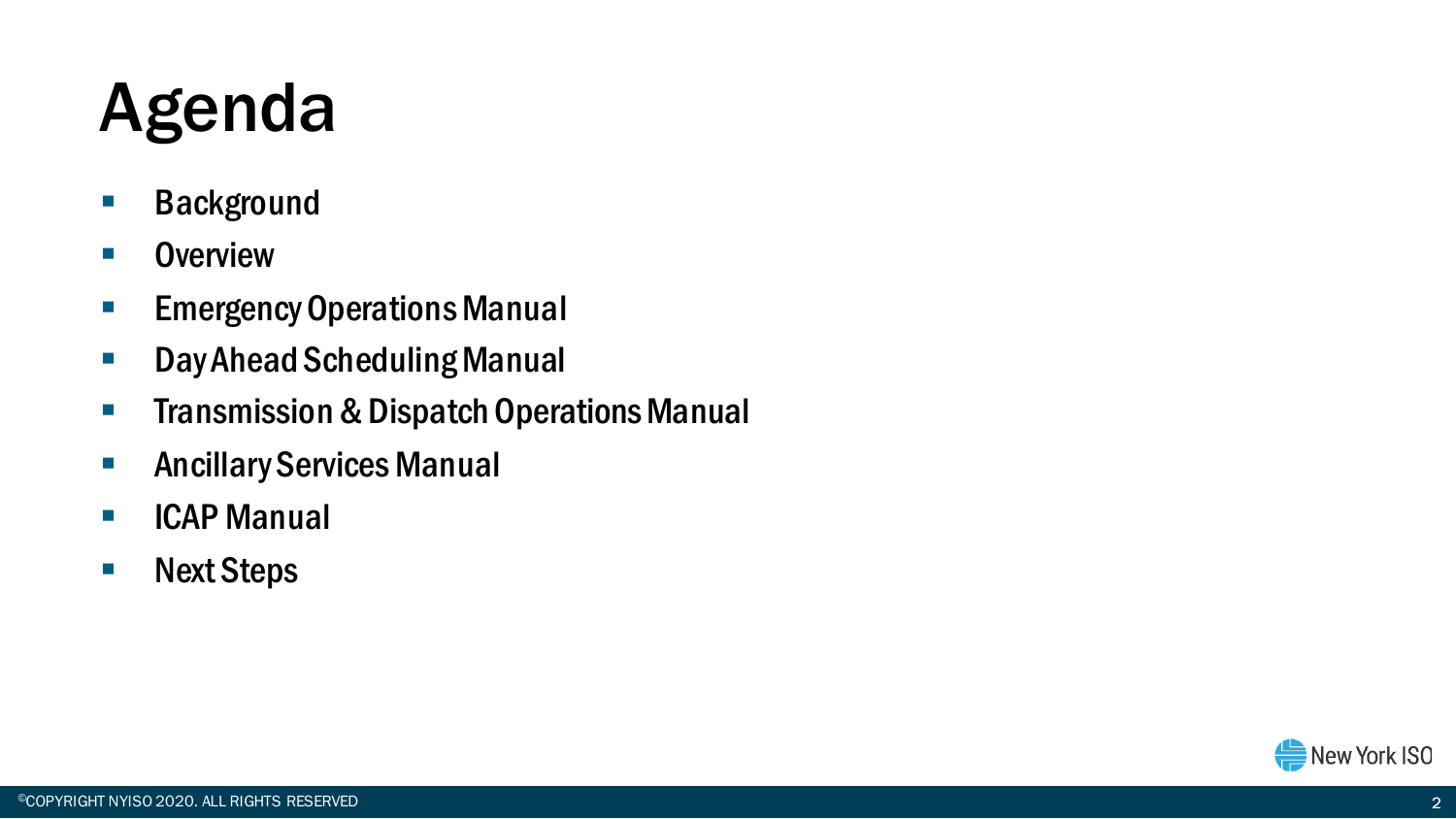## Background – Dual Participation

| <b>Date</b> | <b>Working Group</b> | Discussion points and links to materials                           |
|-------------|----------------------|--------------------------------------------------------------------|
| 2/29/2020   | ICAPWG/MIWG/PRLWG    | DER Important Dates and Schedule                                   |
| 4/24/2018   | MC.                  | DER Energy & Capacity Market Design (Refer to slides 28-29)        |
| 4/23/2019   | MC.                  | Dual Participation - Additional Clarifications                     |
| 4/17/2019   | <b>BIC</b>           | DER Energy & Capacity Market Design (Refer to slides 45-47; 92-96) |
| 2/28/2019   | <b>MIWG</b>          | DER Energy Market Design: Dual Participation                       |

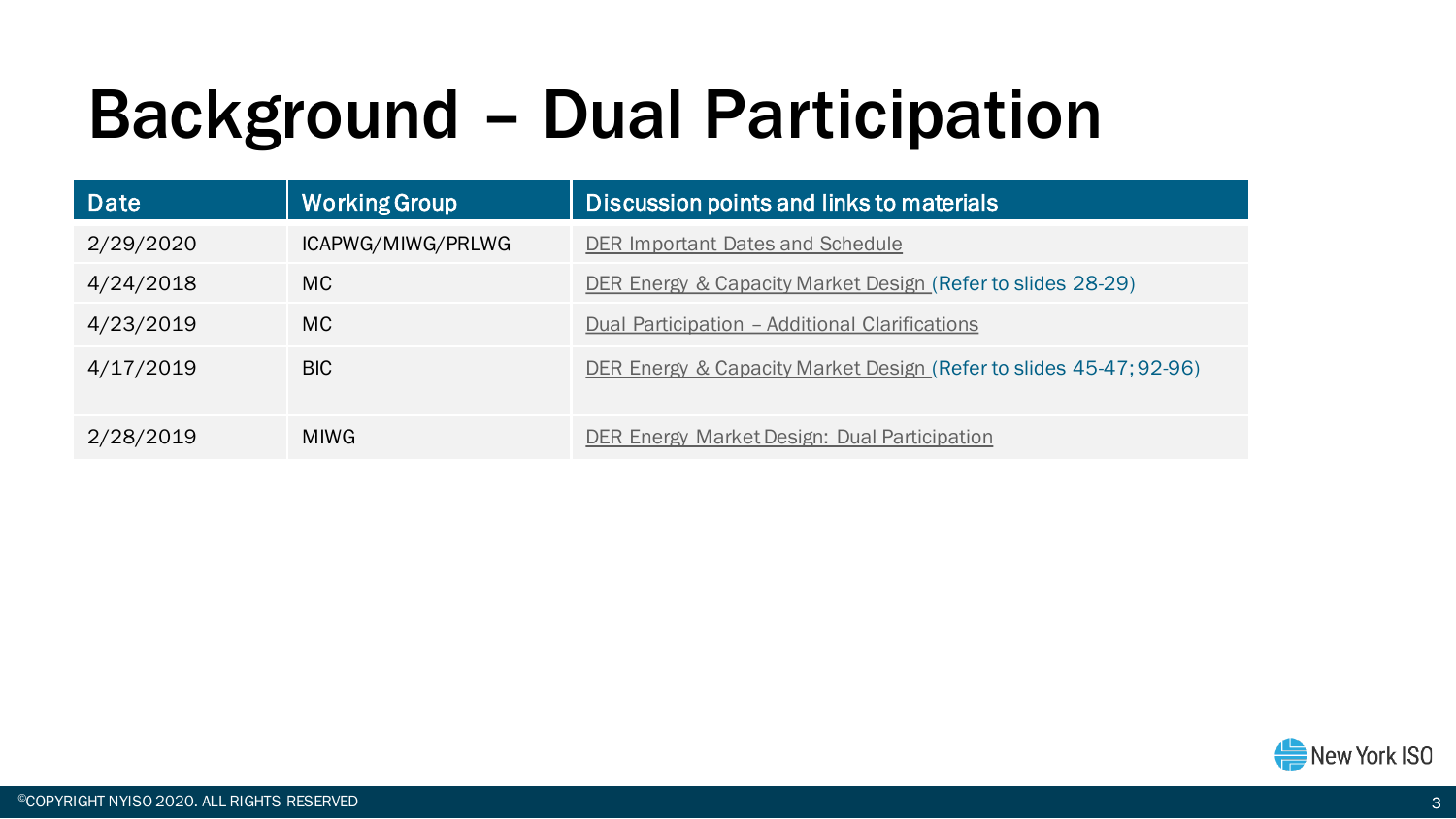## Overview – Dual Participation

- **The NYISO's market rules will allow resources that provide** Wholesale Market services to also provide services to another entity (e.g., the utility or a host facility) beginning May 1, 2020
- The Dual Participation rules will apply to all Resources
- Resources engaged in Dual Participation will be required to:
	- Comply with all NYISO market rules for the services offered to the wholesale market
	- Appropriately offer into the wholesale markets to reflect any nonwholesale (e.g., retail) obligations

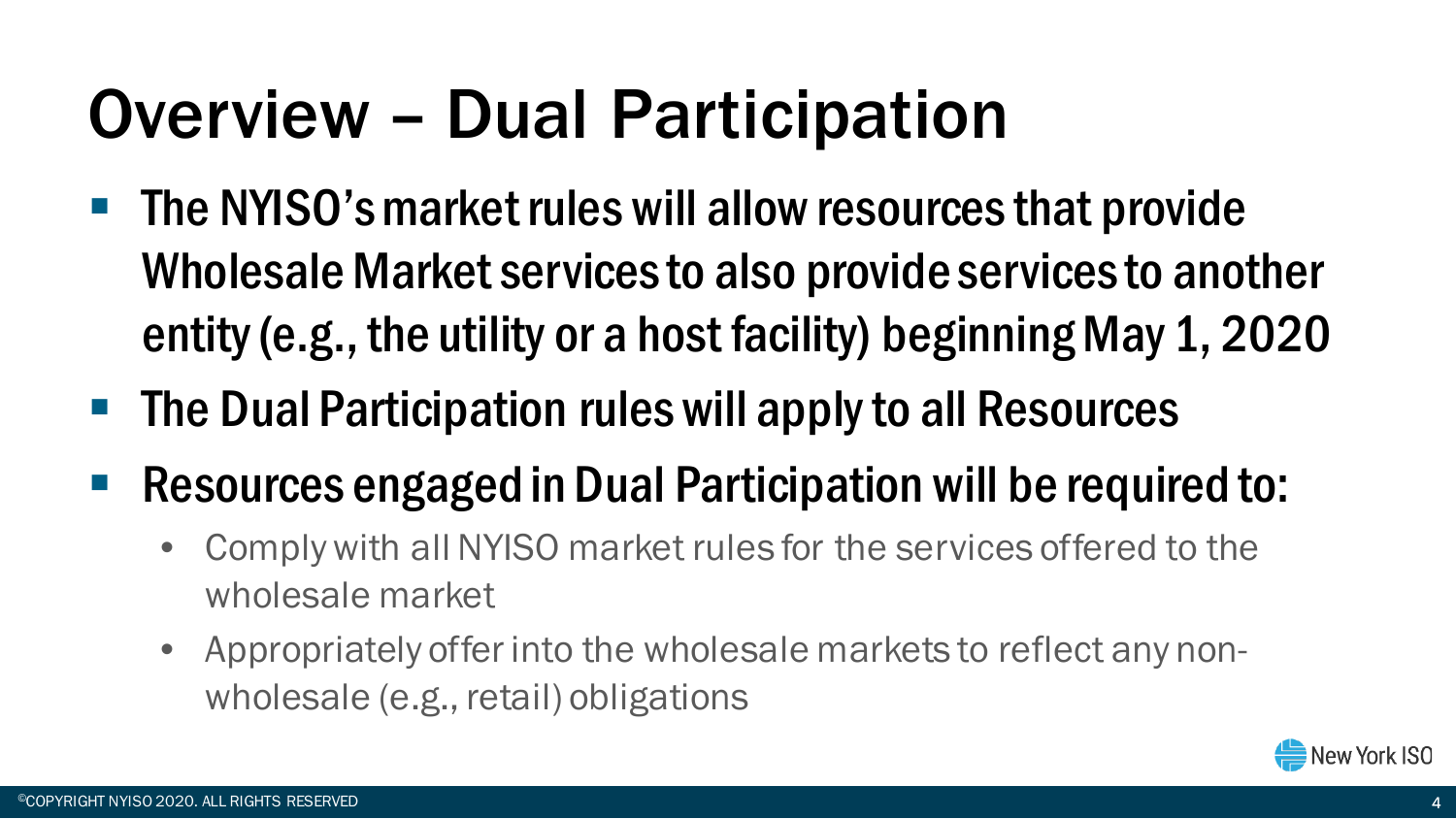# **Emergency Operations Manual**

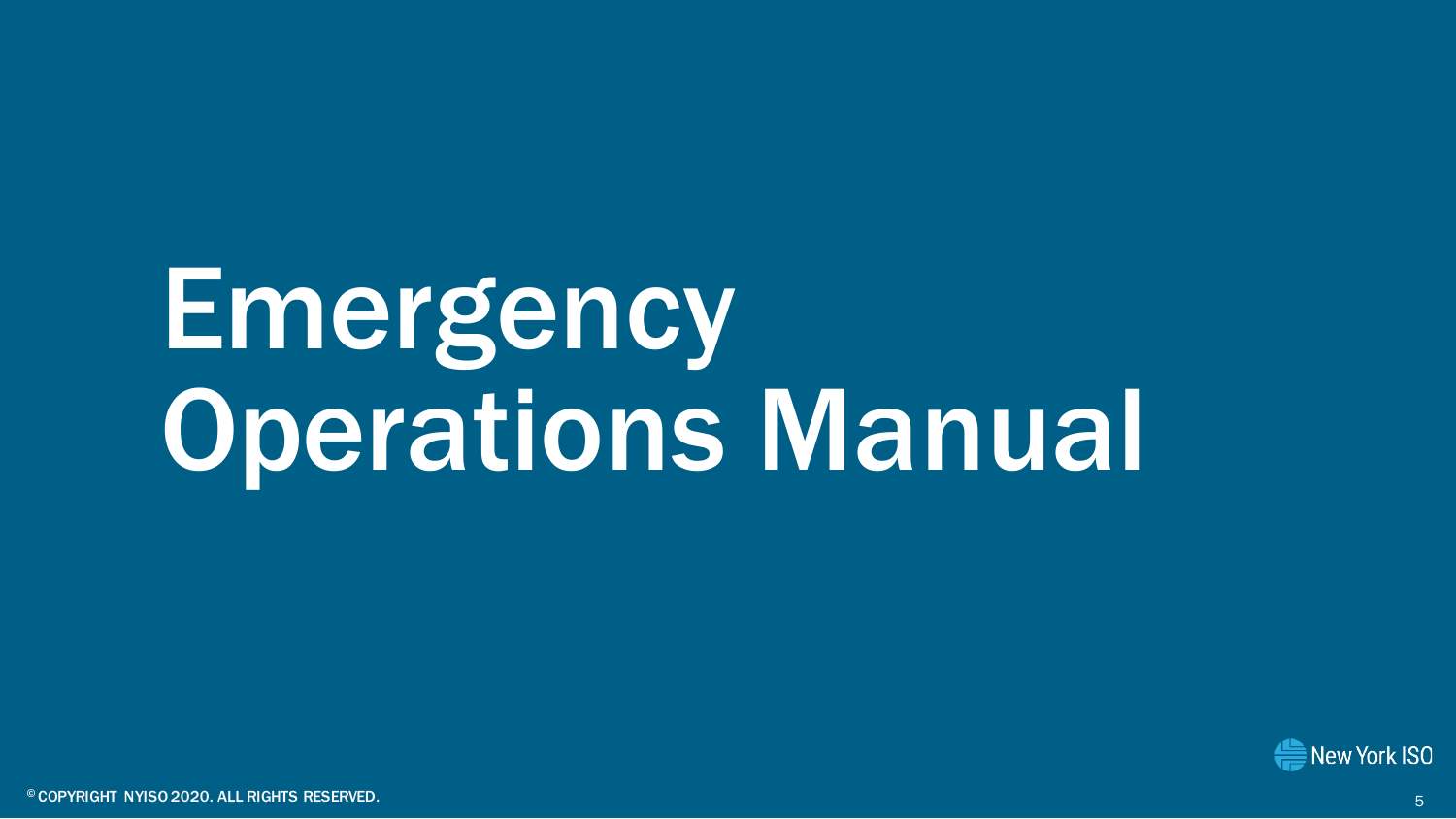## Updates – Emergency Operations Manual

- Ministerial edits to Table of Contents & hyperlinks throughout
- Section 1.2.2. Operating Objectives
	- Addition: "The ISO and Transmission Owners shall coordinate scheduling and dispatch for all Generators, Demand Side Resources, and Distributed Energy Resources engaged in Dual Participation giving priority to minimizing the magnitude of reliability impacts and to resolving actual impacts over predicted impacts. The ISO has the final authority to determine schedules for resources engaged in Dual Participation."

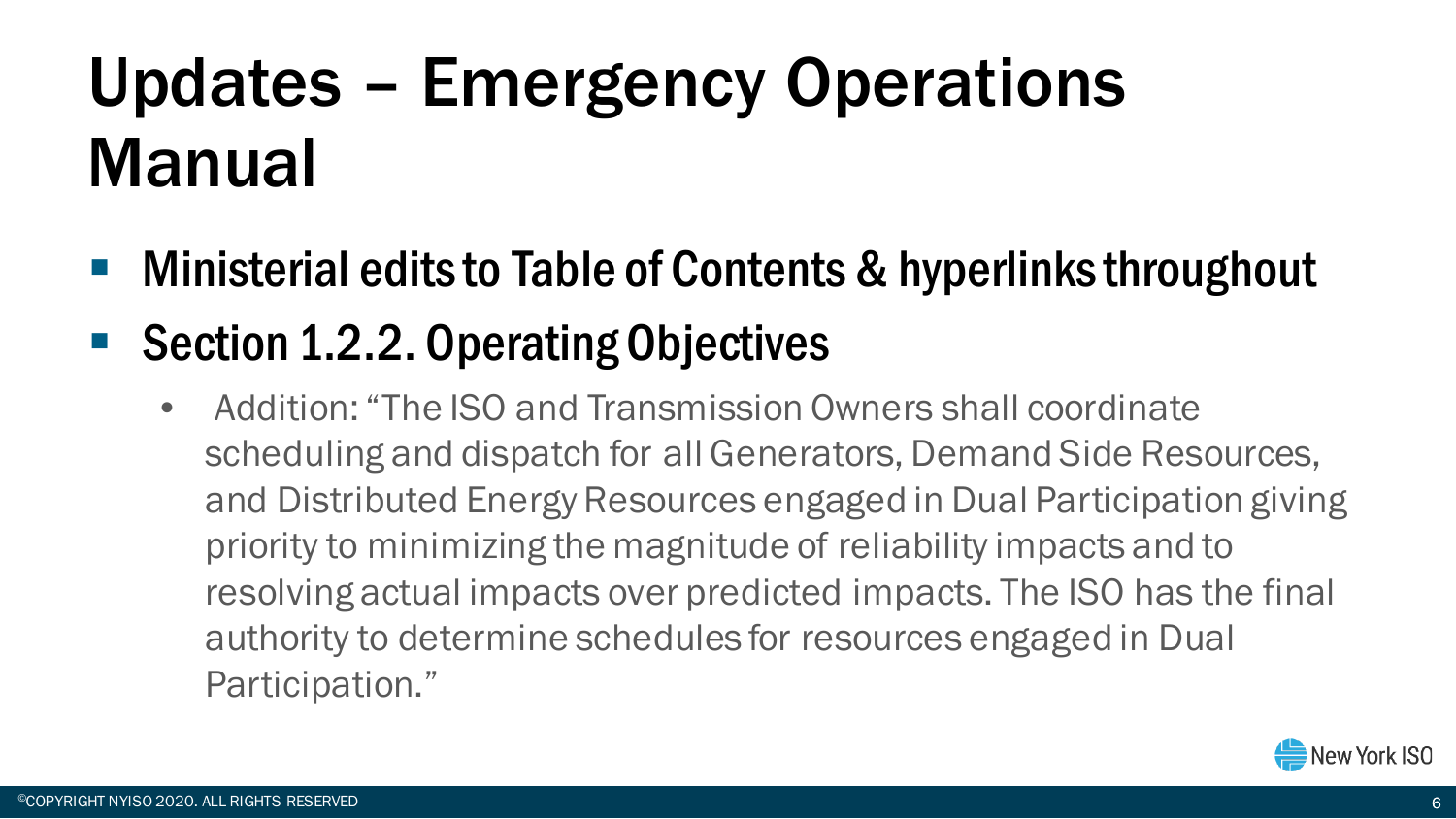# Day Ahead Scheduling Manual

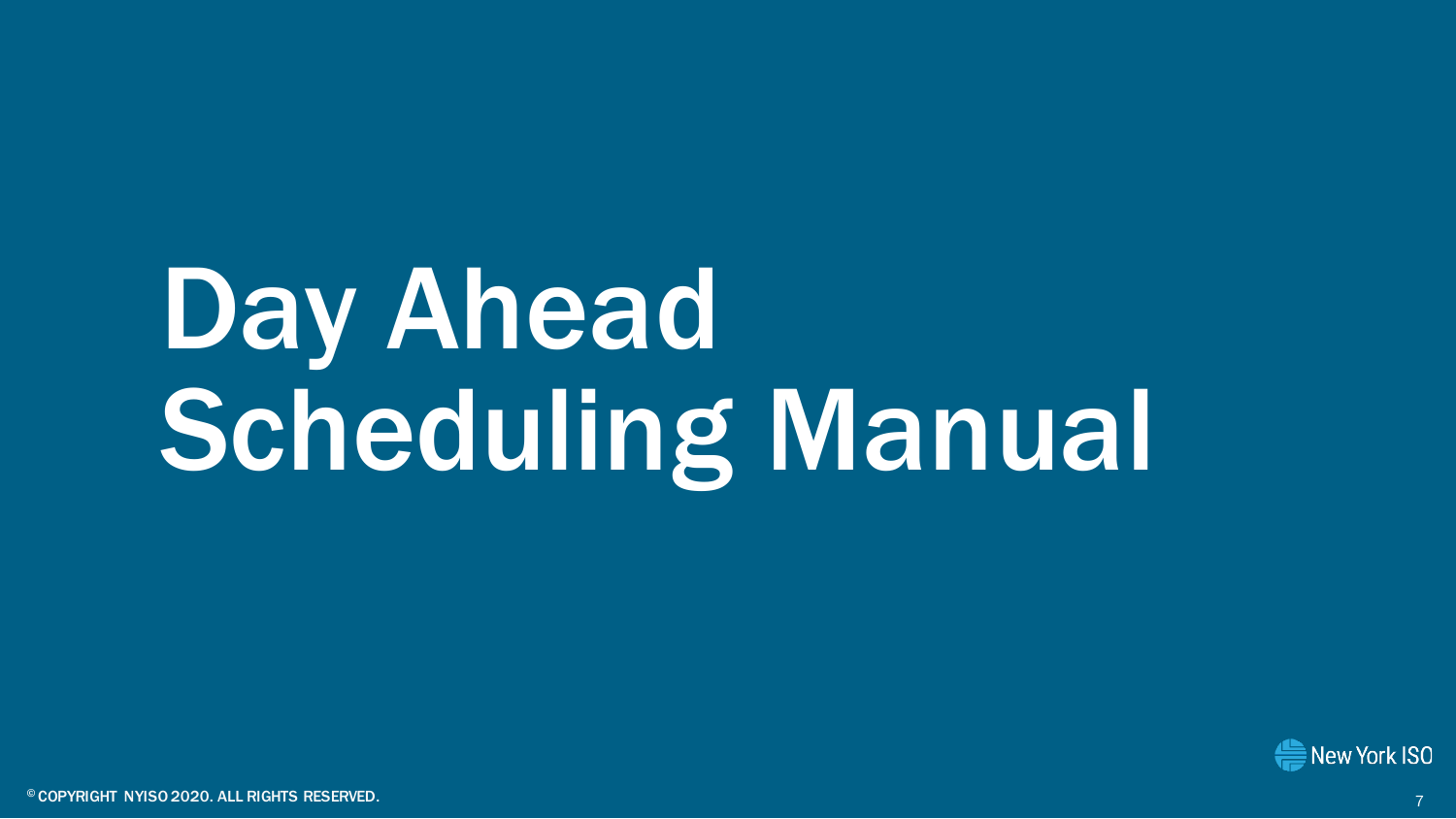## Revisions – Day Ahead Scheduling Manual

#### ■ Section 3.1 Bid/Post Functions

• Addition: "Resources engaged in Dual Participation that submit Bids in the Day-Ahead Market to meet an obligation(s) to a distribution utility or other entity must follow all applicable NYISO bidding and scheduling requirements (*see, e.g.,* Market Participant User's Guide Sec.[\*to be identified when published])."

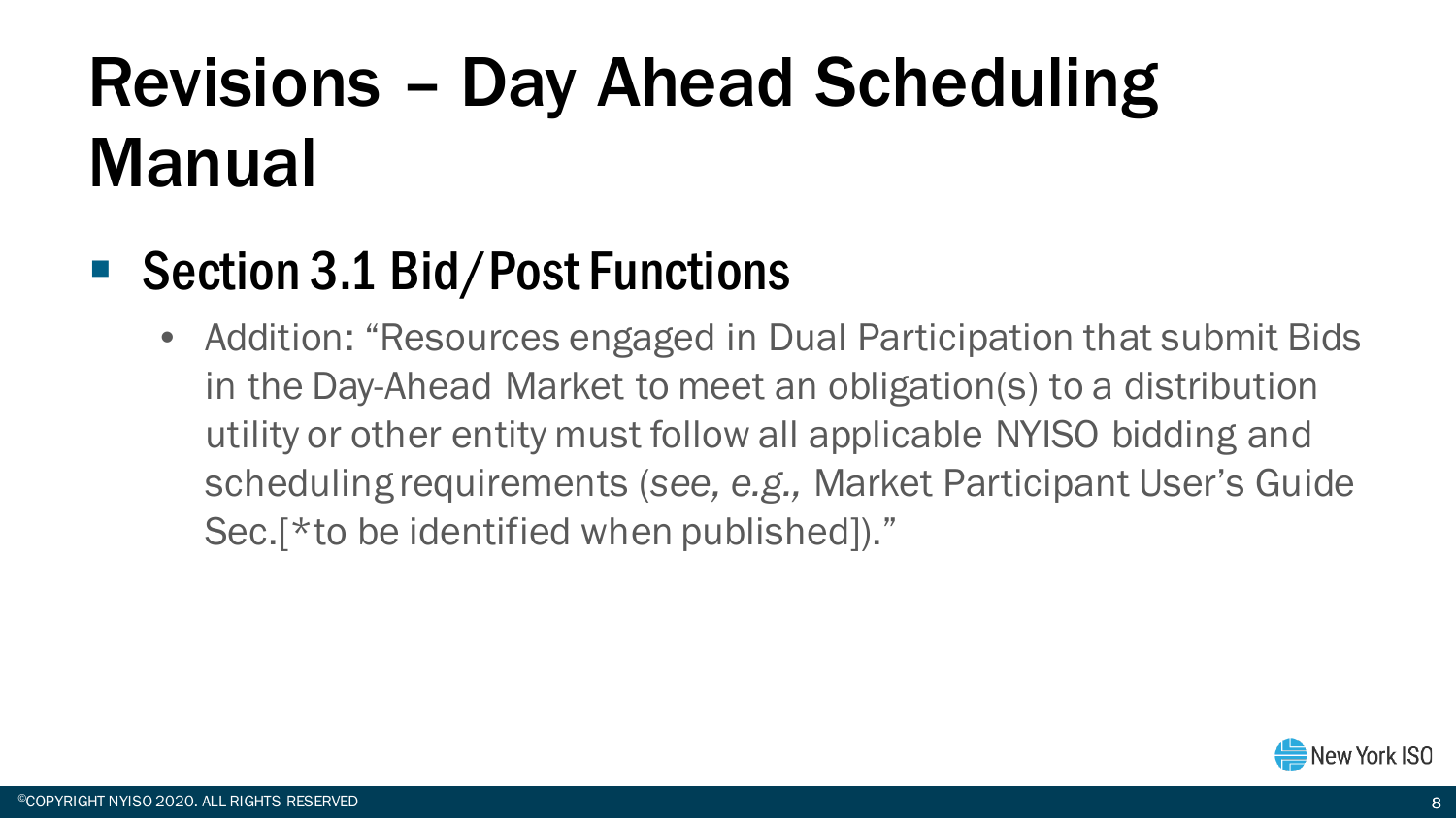# Transmission & Dispatch Operations Manual

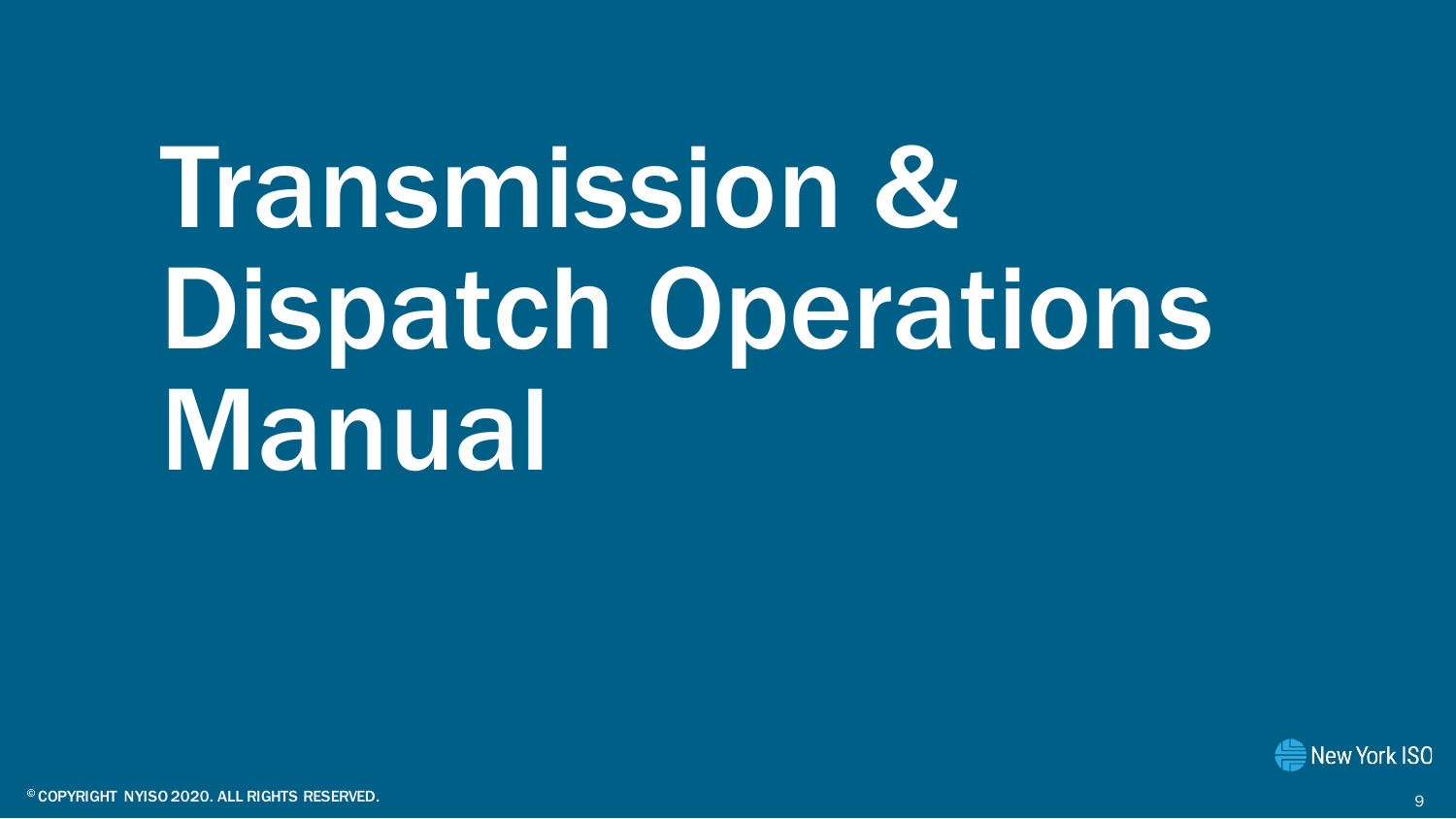- Ministerial edits to hyperlinks throughout
- Section 2.1.2 NYISO Objective
	- Addition: "The ISO and Transmission Owners shall coordinate scheduling and dispatch for all Generators, Demand Side Resources, and Distributed Energy Resources engaged in Dual Participation giving priority to minimizing the magnitude of reliability impacts and to resolving actual impacts over predicted impacts. The ISO has the final authority to determine schedules for resources engaged in Dual Participation."

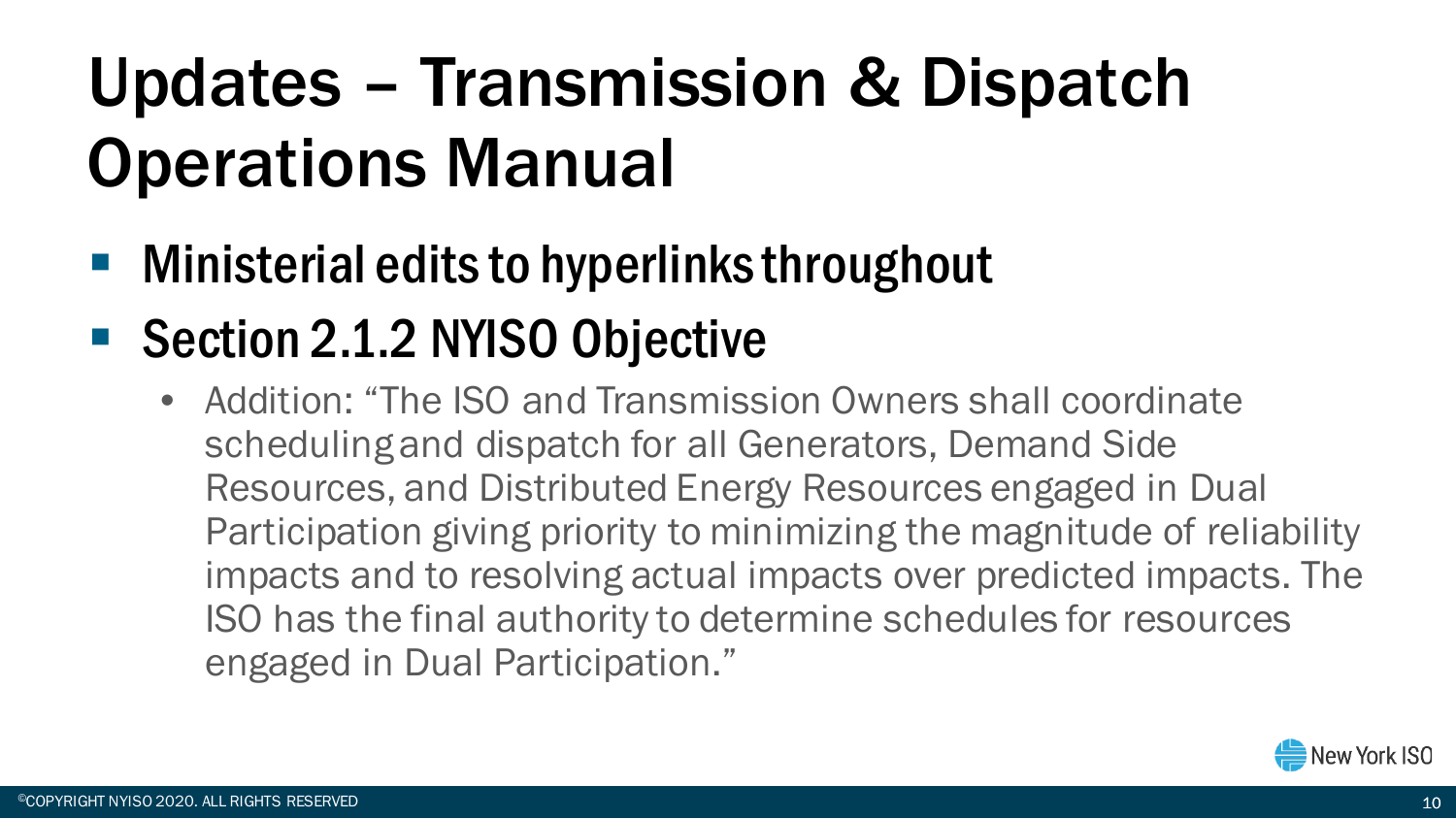#### ■ Section 2.2.5. NYISO Responsibilities and Authorities

• Addition: "Coordinate the scheduling and dispatch of dual participating resources with TOs"

#### ■ Section 2.4. Market Operations Timeline

• Ministerial spelling correction: "Corrective Action Mode"

#### ■ Section 4.2.2. Voltage Control

• Addition: "NYISO and applicable TO shall coordinate to ensure dual participating resources are available to provide emergency services if applicable"

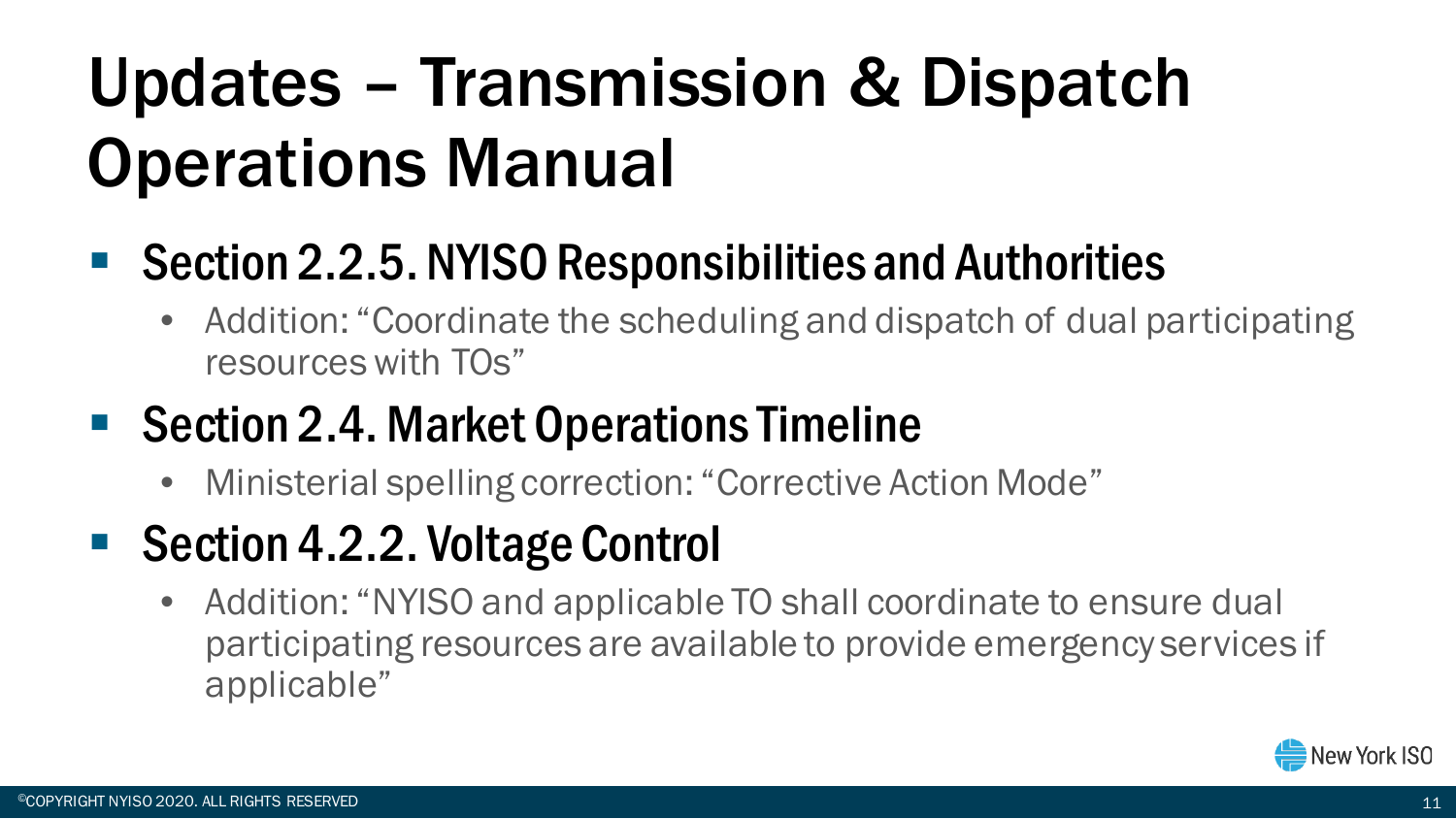- \*Unrelated to Dual Participation\*
	- Section 4.2.11. Solar Magnetic Disturbances
		- NYISO Actions Level K6 Warning or Alert and Level K7 or Above Warning or Alert
			- Removal: "TOs will notify generators within their areas"
		- Transmission Owner Actions
			- Addition: "Notify generators within their areas that have a high-side wye grounded winding with terminal voltage greater than 200kV"

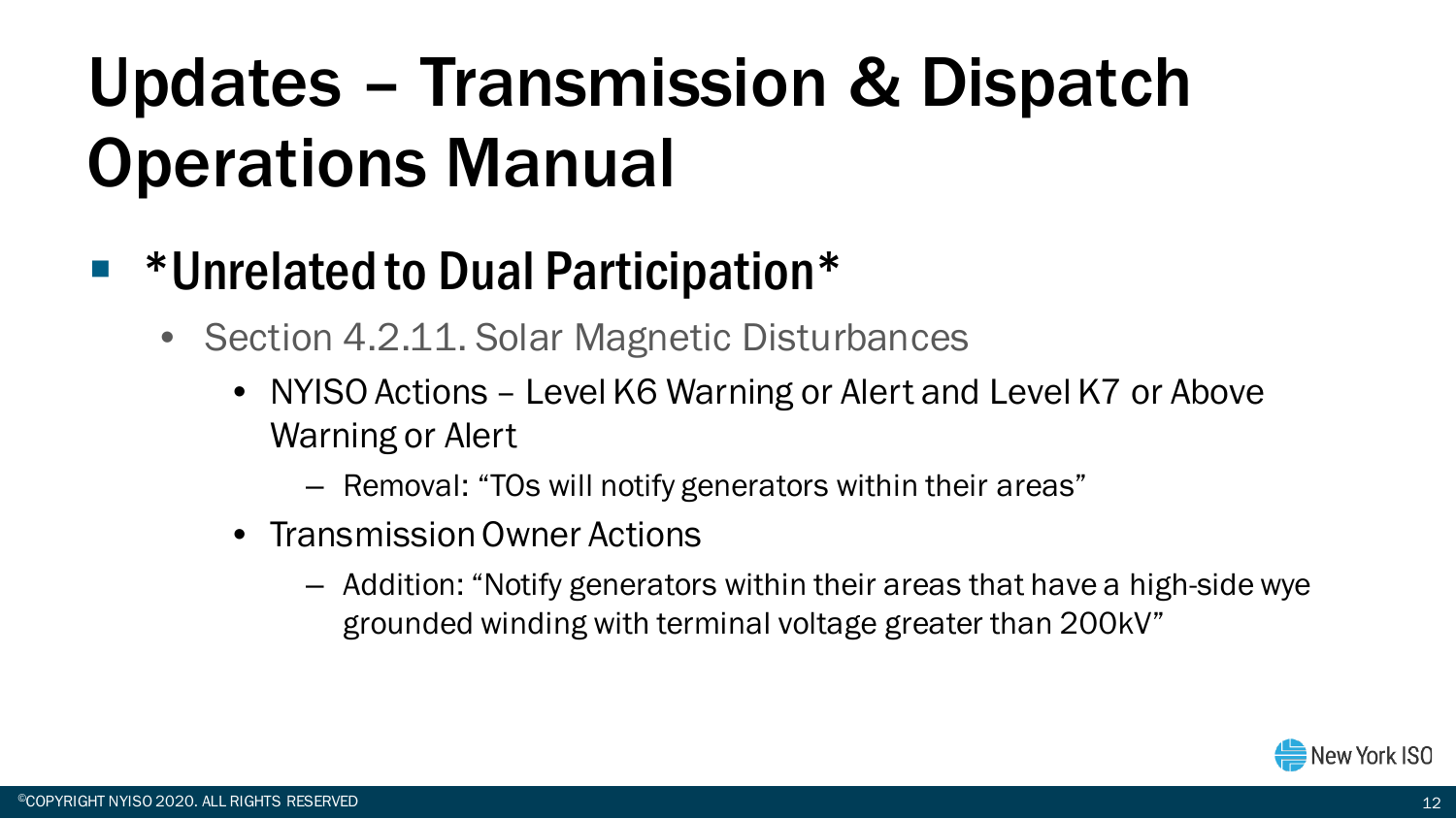- Section 4.2.12. Status of Transmission and Generation Protection Systems
	- Coordination
		- Addition: "*Coordination.* Coordinate protection systems and changes in generation, transmission, load, or operating conditions that could require changes in the protection systems of others. This coordination shall take place between the affected facility owners, including dual participating resources.

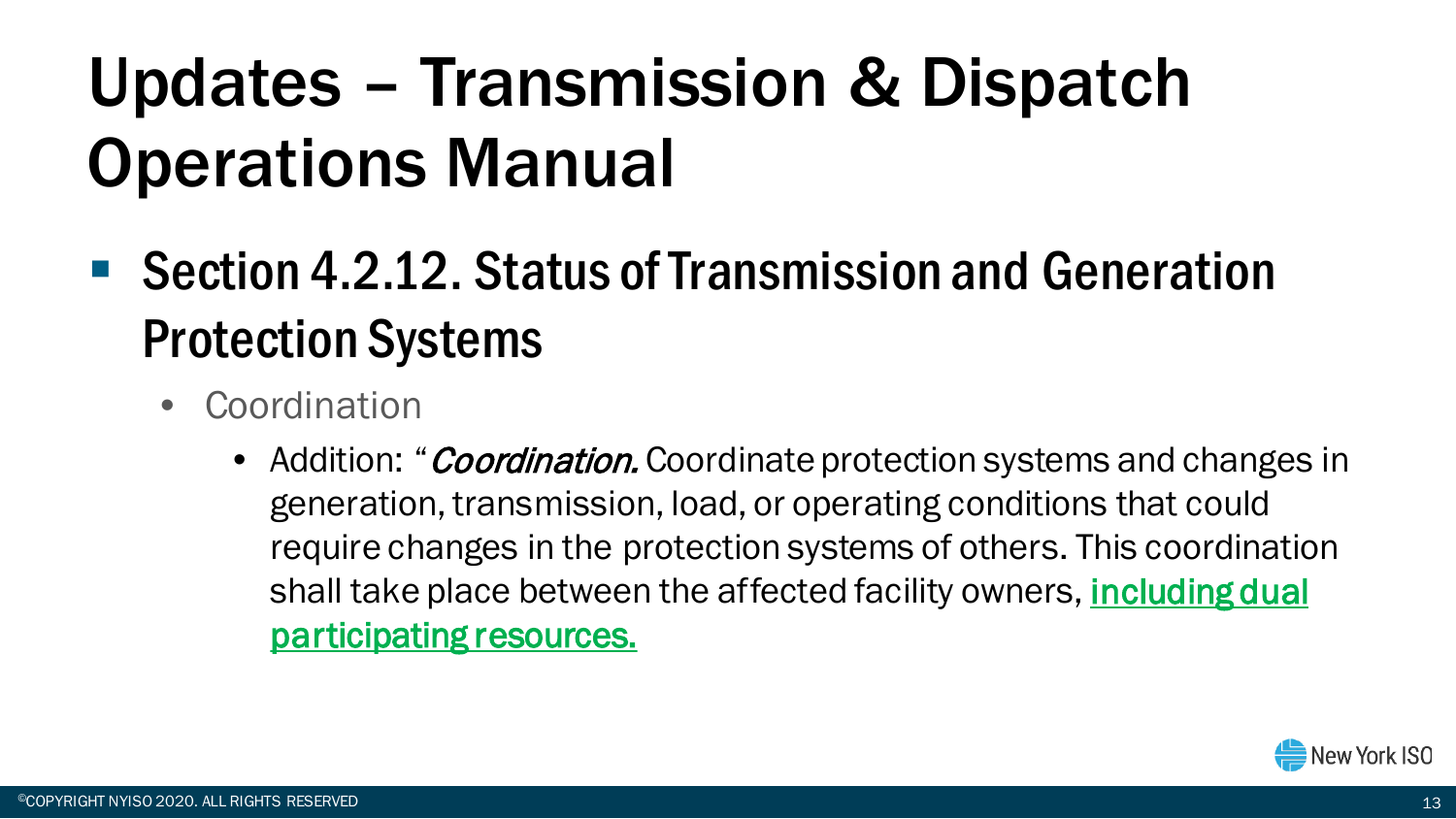- Section 6.1.1. Real-Time Commitment Process
	- Real-Time Bids to Supply Energy and Ancillary Services
		- Addition:
			- Language to define obligations outside the NYISO-administered markets
			- Language to define how routine load changes and demand side charge management will not need to be bid in under Dual Participation
	- Self-Commitment Requests
		- Addition: "Self-Committed Flexible Resources, including Resources engaged in Dual Participation, must provide the NYISO with schedules of their expected minimum operating points in quarter hour increments."

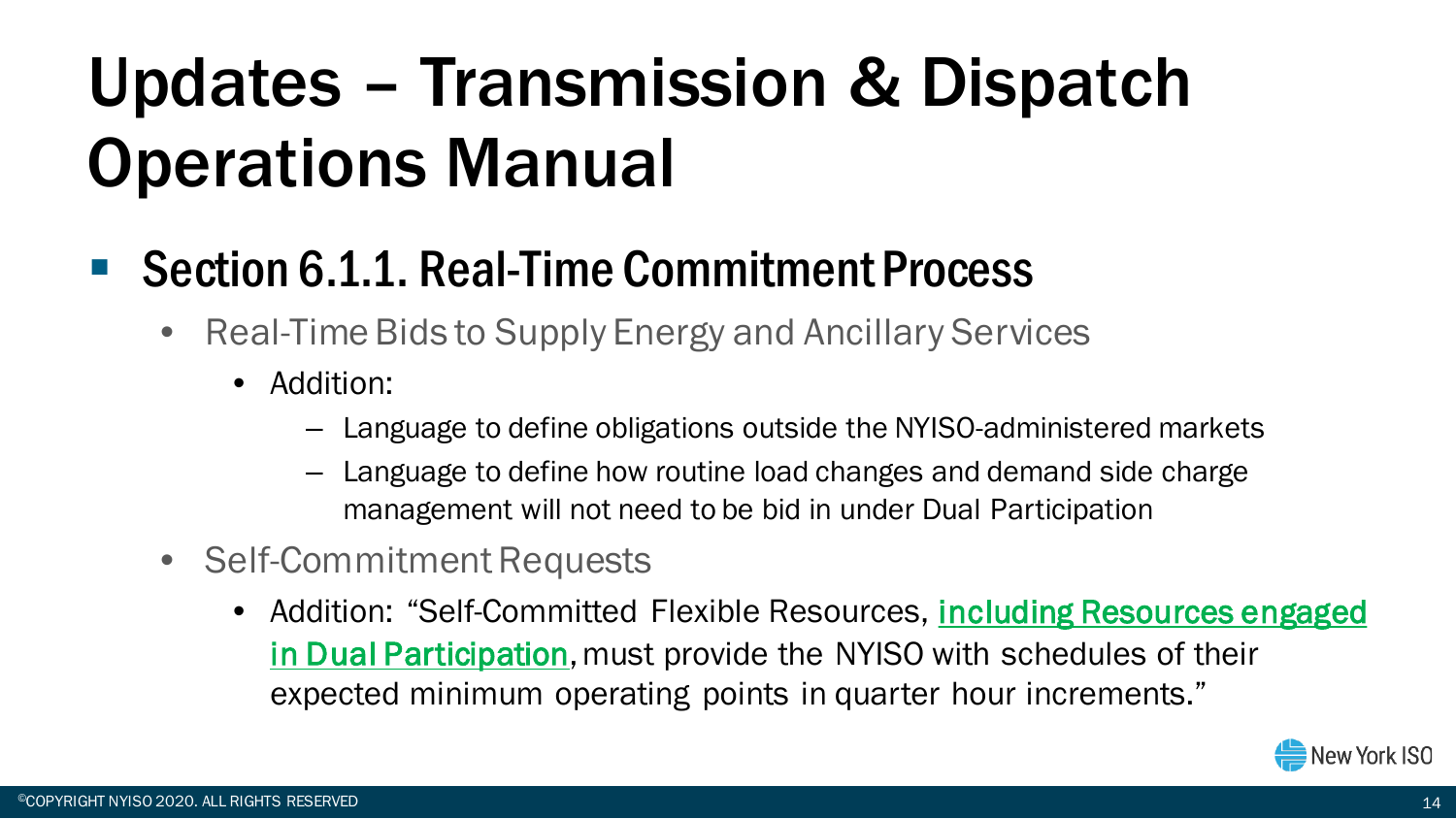#### ■ Section 6.7.4. Out-of-Merit Generation

- Transmission Owner Requests for Out-of-Merit Generation
	- Addition: "A TO may request an OOM for Resources engaged in Dual Participation that are not economically scheduled by the NYISO for a local system need."

#### ■ Section 6.7.9. Supplemental Commitment Process

• Addition: "A TO may utilize the SRE process for Resources engaged in Dual Participation that are not economically scheduled by the NYISO for a local system need."

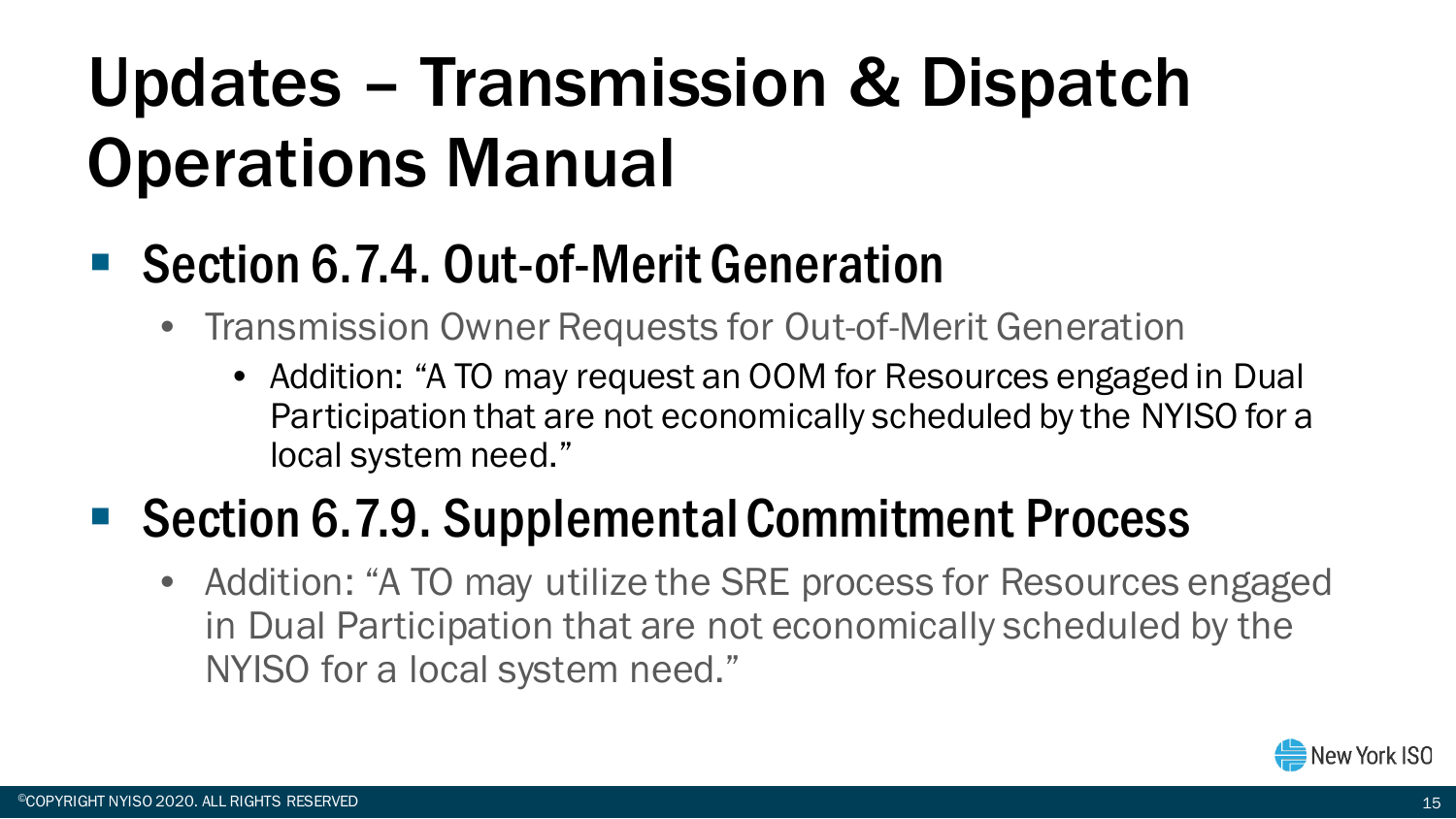# Ancillary Services **Manual**

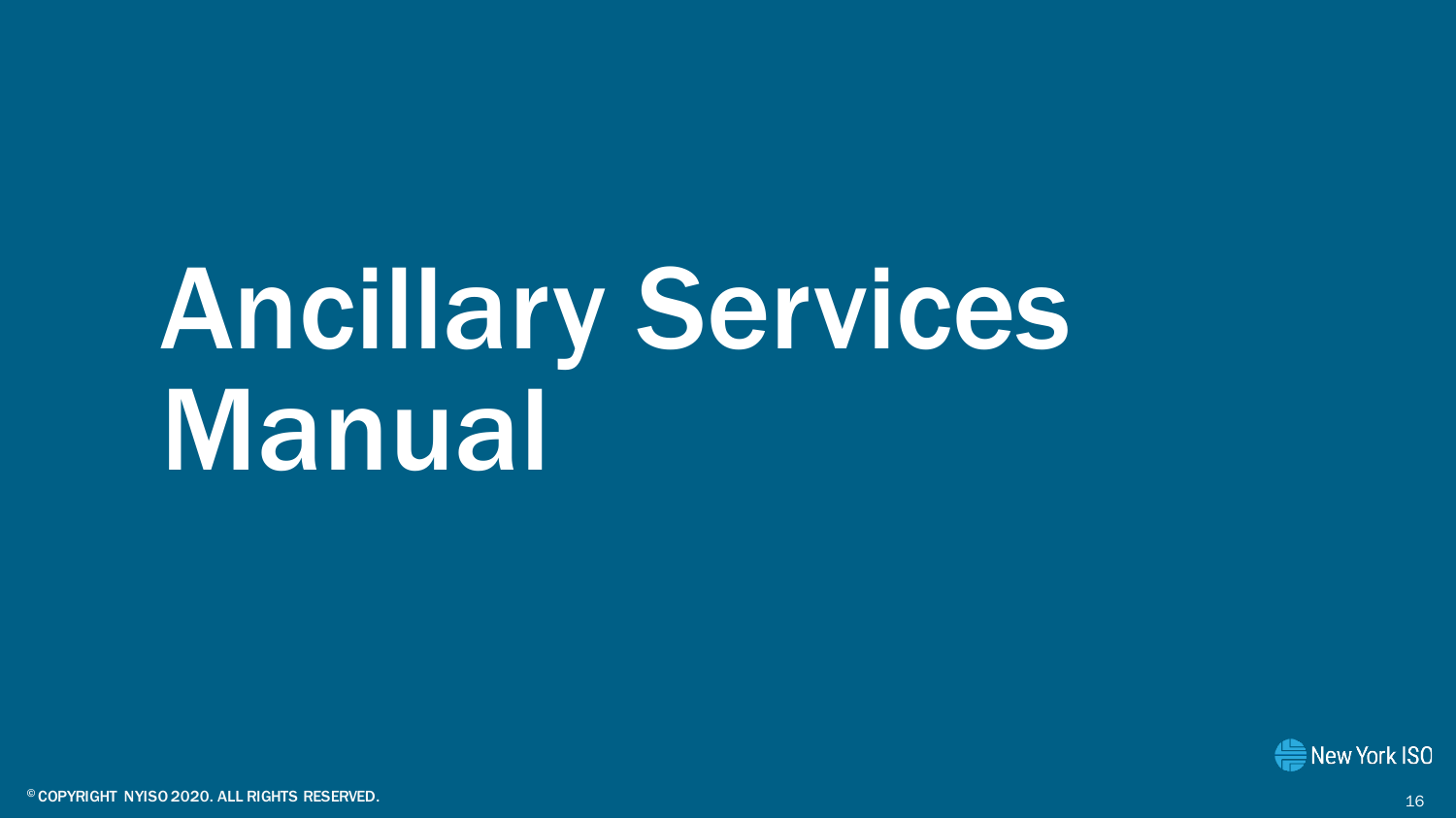## Revisions – Ancillary Services Manual

#### ■ Section 3.3. Responsibilities for Service

• Addition: "Resources engaged in Dual Participation and providing VSS must meet all requirements identified in the NYISO Market Services Tariff and this Ancillary Services Manual."

#### ■ Section 3.7.2. Voltage Support Availability

• Addition: "The supplier is obligated to provide timely notification of any operational restrictions that may limit the voltage support capability, including, for suppliers engaged in Dual Participation, any limitations caused by the services provided by the supplier to the distribution utility or other entity."

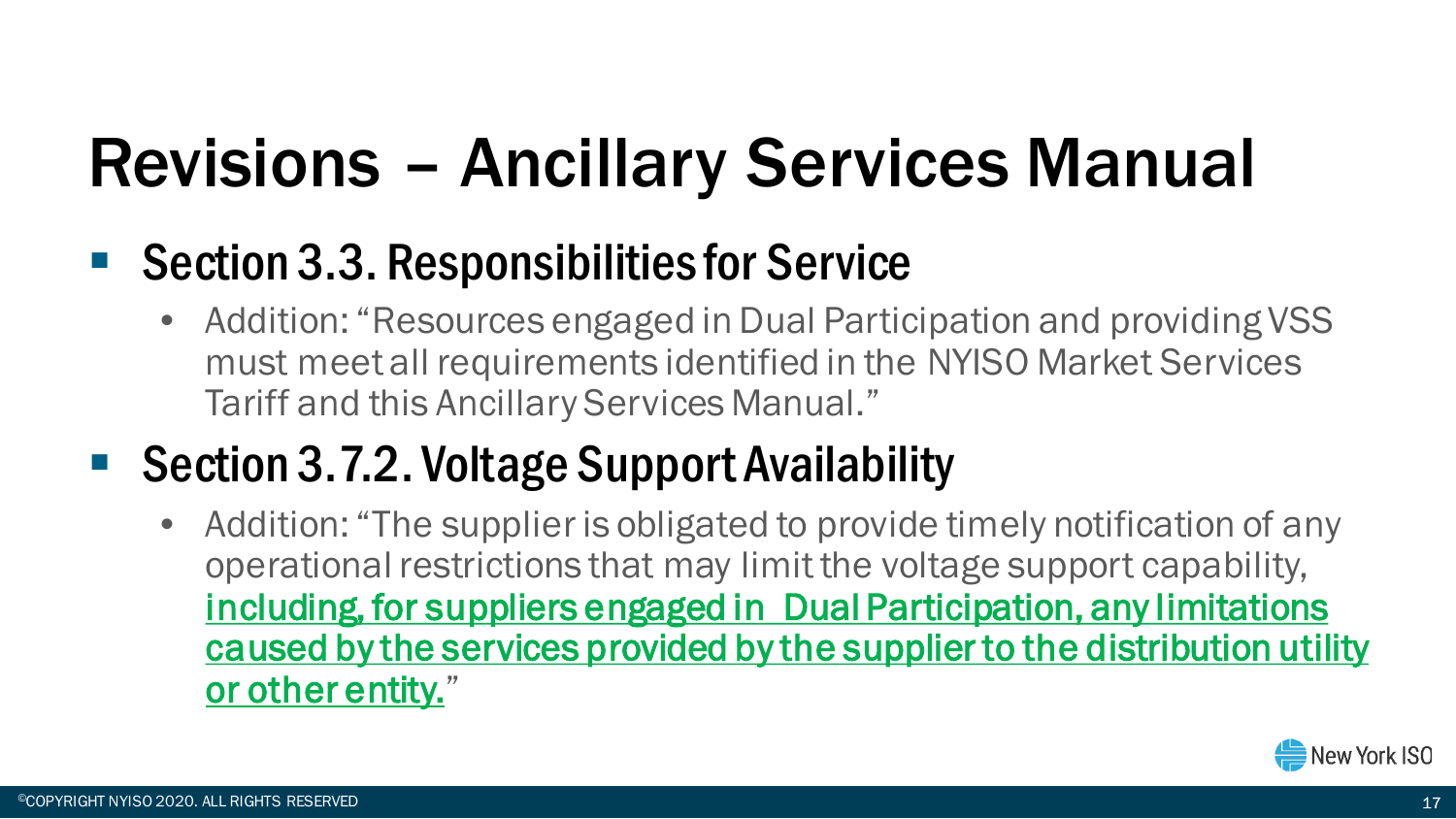### Revisions – Ancillary Services Manual

#### ■ Section 4.4. Performance Tracking

• Addition: "Regulation Service Resources, *including Resources* engaged in Dual Participation, are required to change their output level at a rate consistent with the amount of Regulation Service each resource has been scheduled to provide."

#### ■ Section 6.2.3. Other Supplier Requirements

• Addition: "For Suppliers engaged in Dual Participation, the total Energy and Operating Reserves that can be provided shall account for the Supplier's obligation(s) to the distribution or other entity."

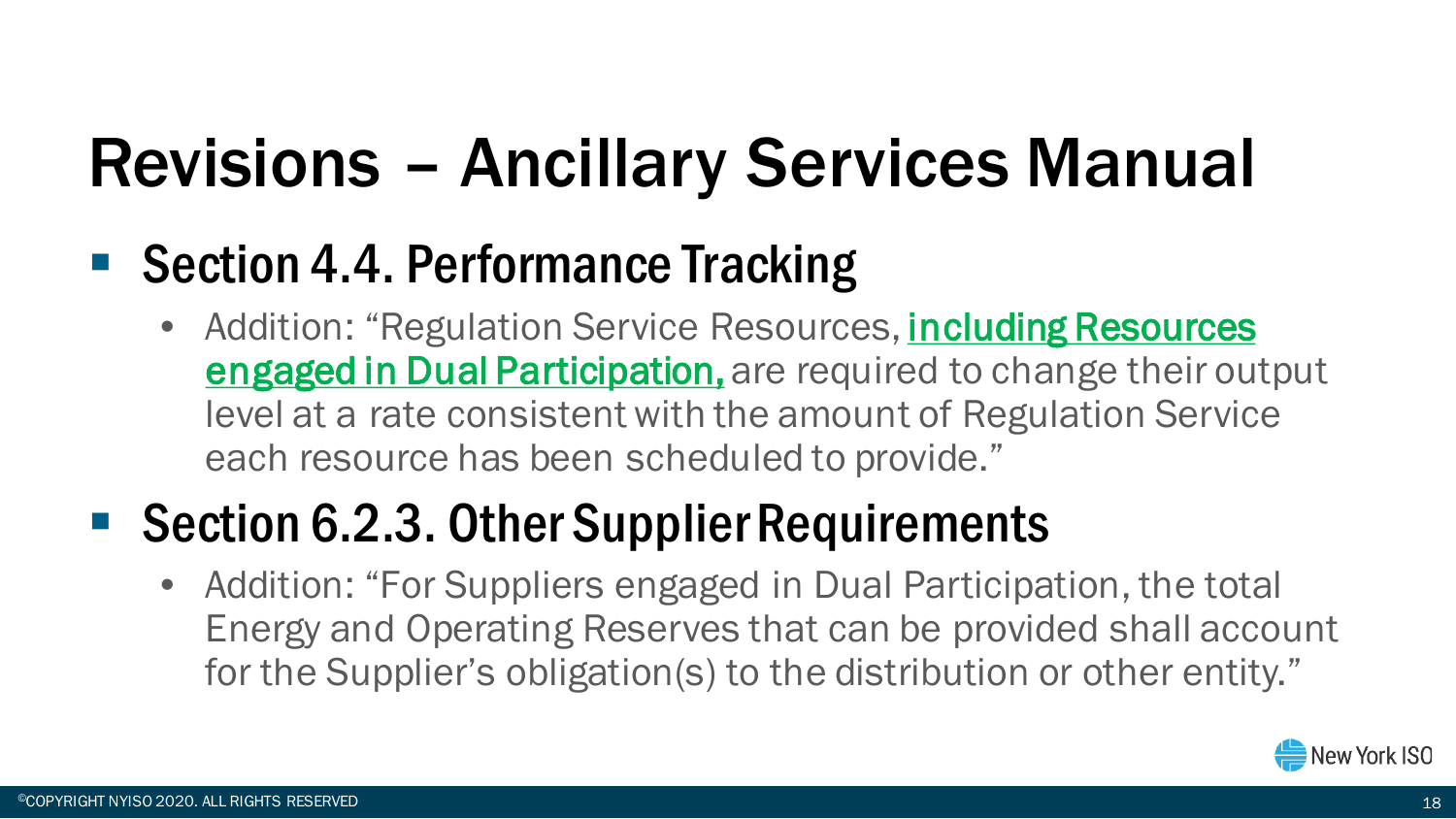## Revisions – Ancillary Services Manual

#### ■ Section 6.3.1. Bidding and Bid Selection

• Addition: "Availability Bids submitted for Resources engaged in Dual Participation shall reflect the capability available to the wholesale market, accounting for any obligation(s) to a distribution utility or other entity."

### ■ Section 6.3.3. Responsibilities of Suppliers Scheduled to Provide Operating Reserves in the Day-Ahead Market

• Addition to include Suppliers engaged in Dual Participation

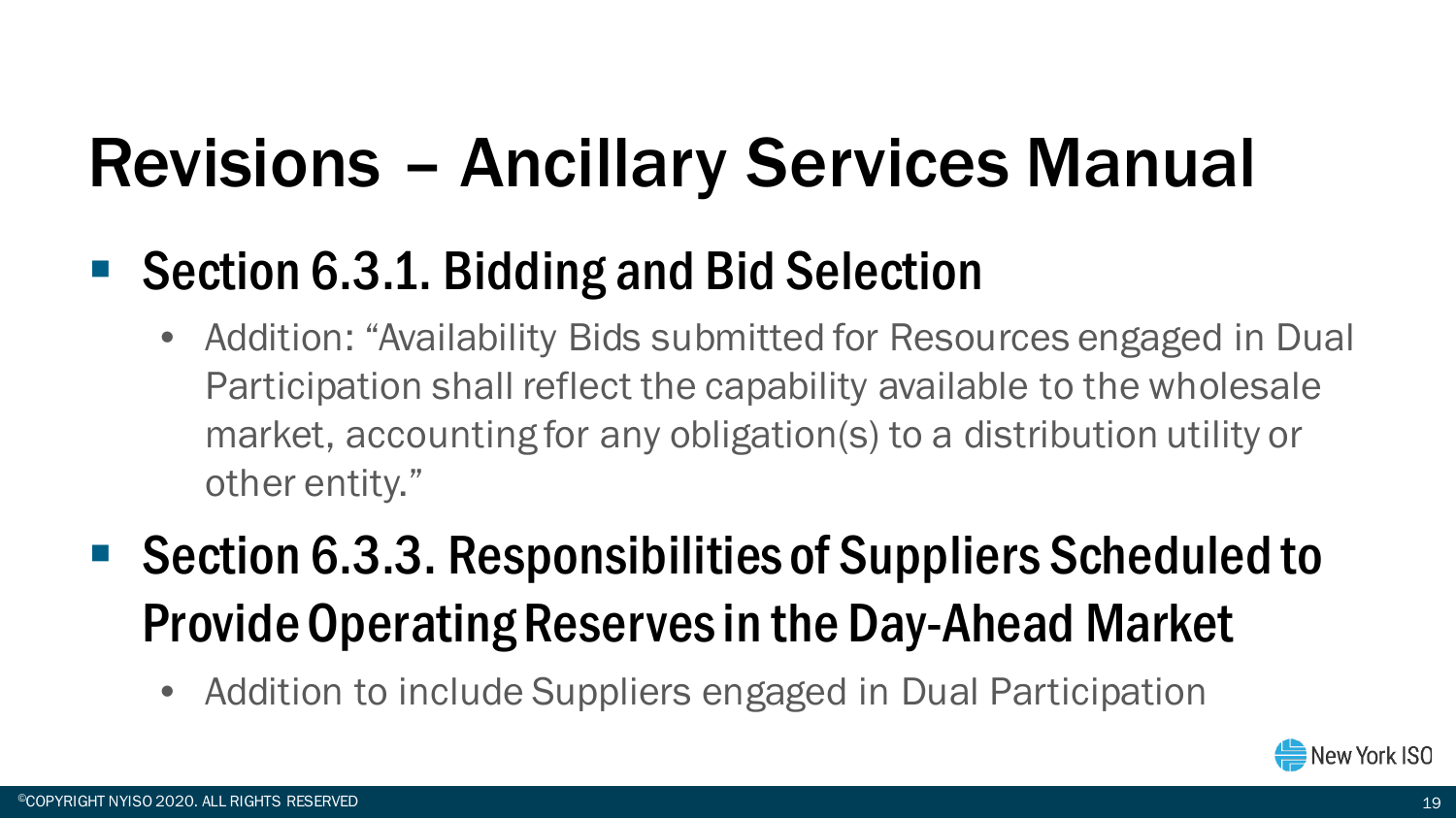# ICAP Manual

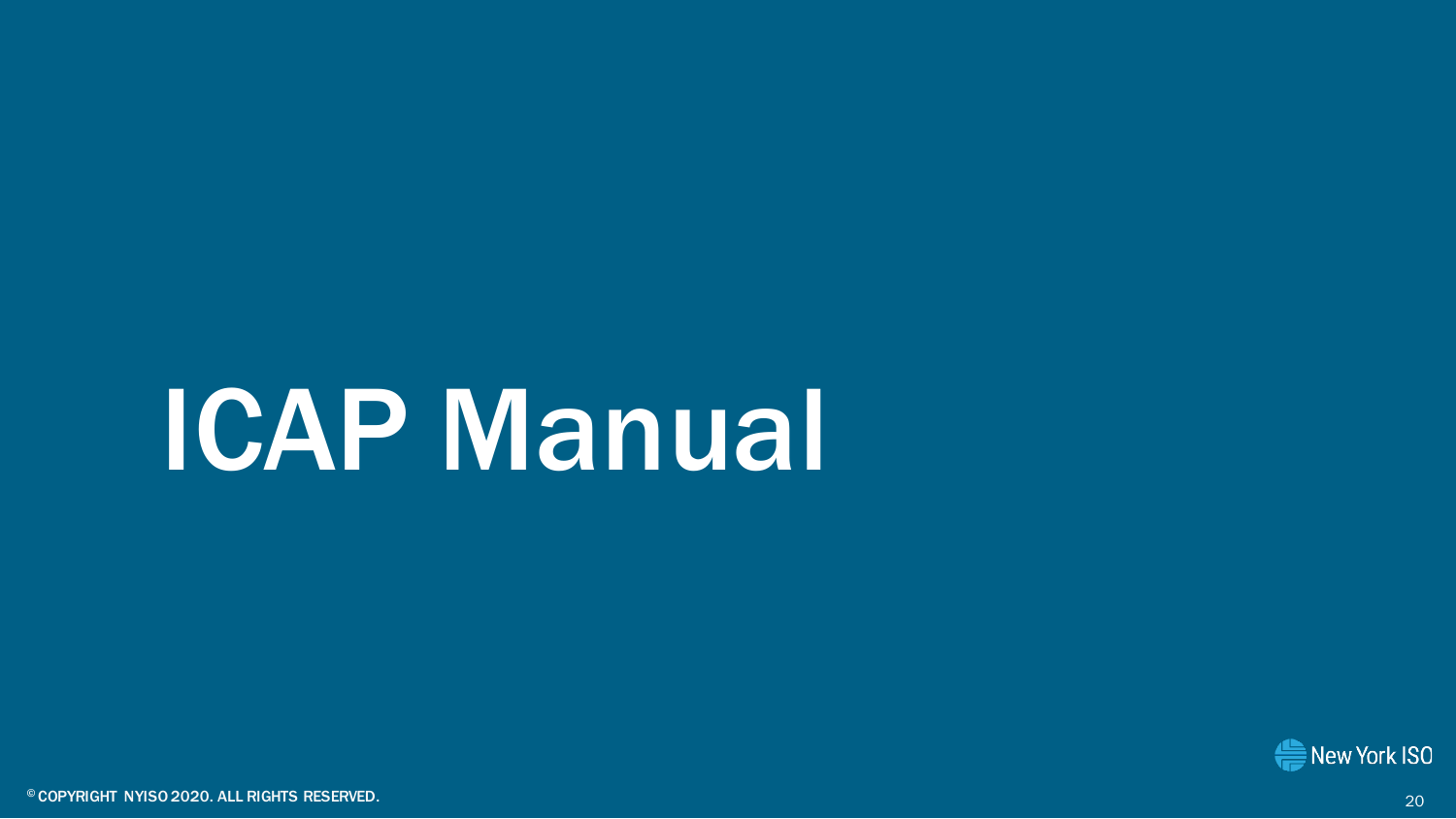### Revisions – ICAP Manual

- Section 4.1.2 Added to describe requirements pertaining to Resources engaged in Dual Participation:
	- Capacity market participation details
	- Market entry/exit obligations

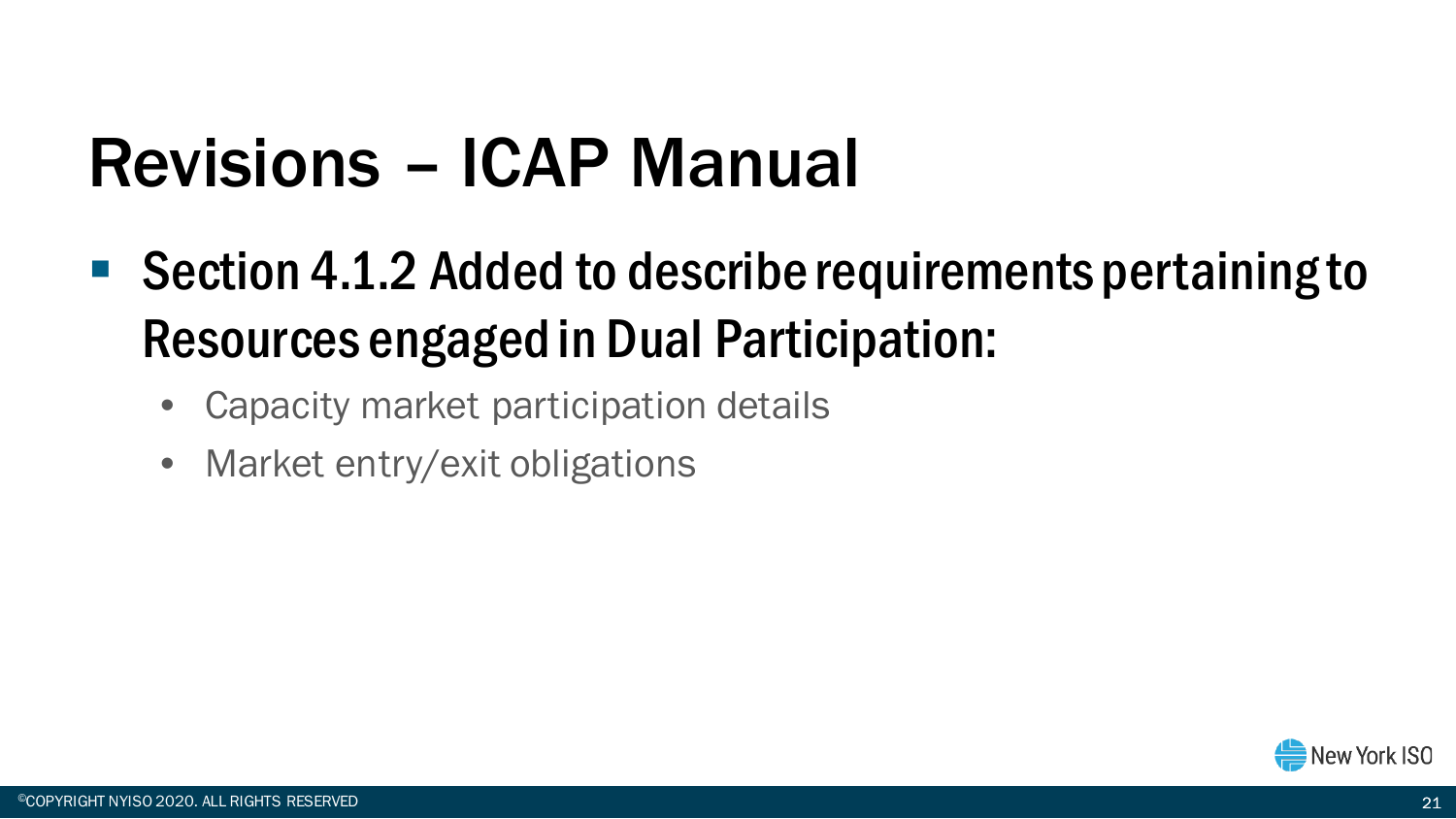### Next Steps

#### **Emergency Operations Manual**

- April 9, 2020 CDAS, SOAS
- April 8, 2020 BIC
- April 16, 2020 OC

#### ■ Day Ahead Scheduling Manual

• April 8, 2020 –BIC

#### **Transmission & Dispatch Operations Manual**

- April 9, 2020 CDAS, SOAS
- April 8, 2020 BIC
- April 16, 2020 OC

#### **Ancillary Services Manual**

- April 9, 2020 CDAS, SOAS
- April 8, 2020 BIC
- April 16, 2020 OC

#### **ICAP Manual**

• April 8, 2020 – BIC

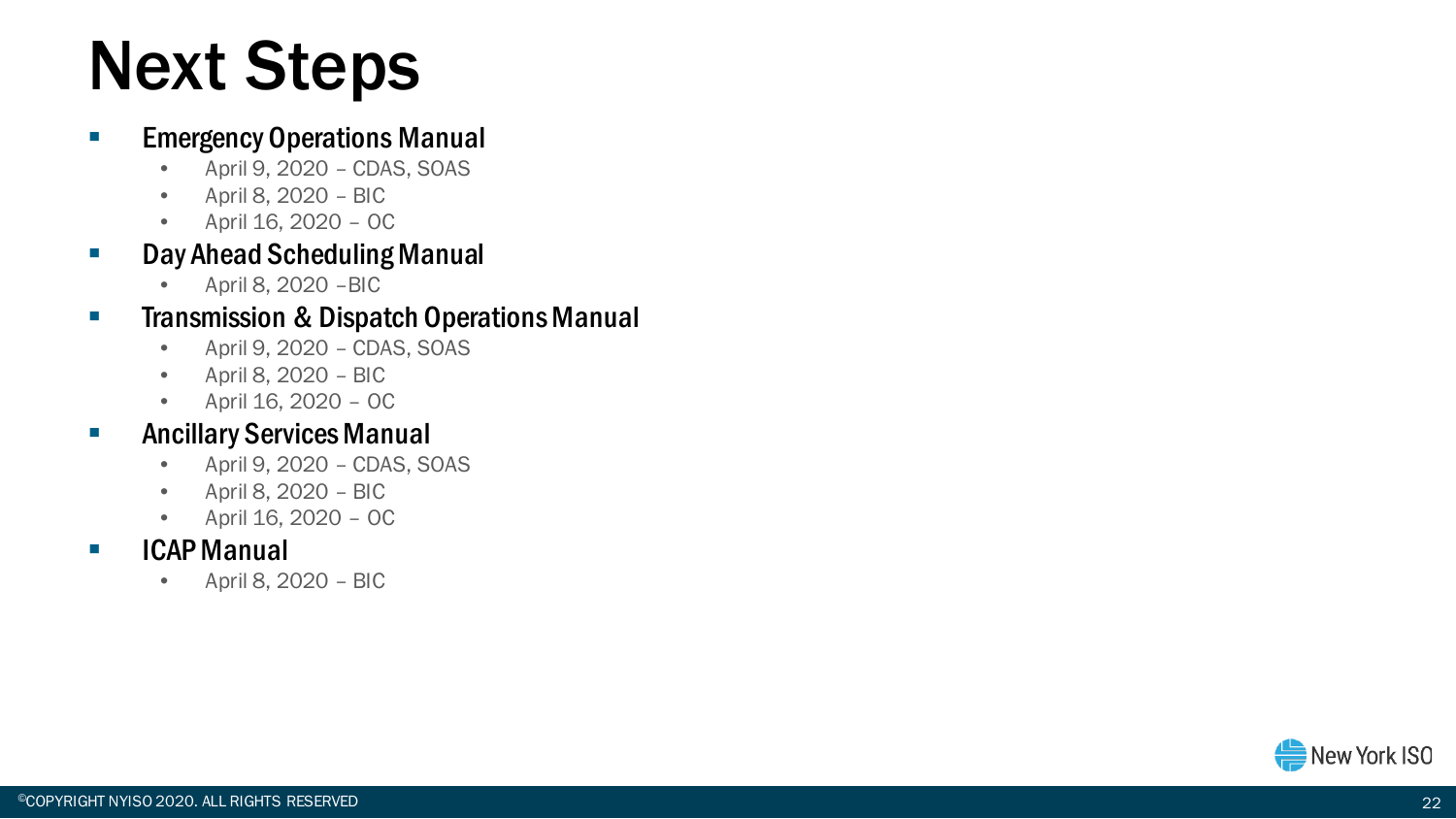#### Our mission, in collaboration with our stakeholders, is to serve the public interest and provide benefit to consumers by:

- Maintaining and enhancing regional reliability
- Operating open, fair and competitive wholesale electricity markets
- Planning the power system for the future
- Providing factual information to policymakers, stakeholders and investors in the power system